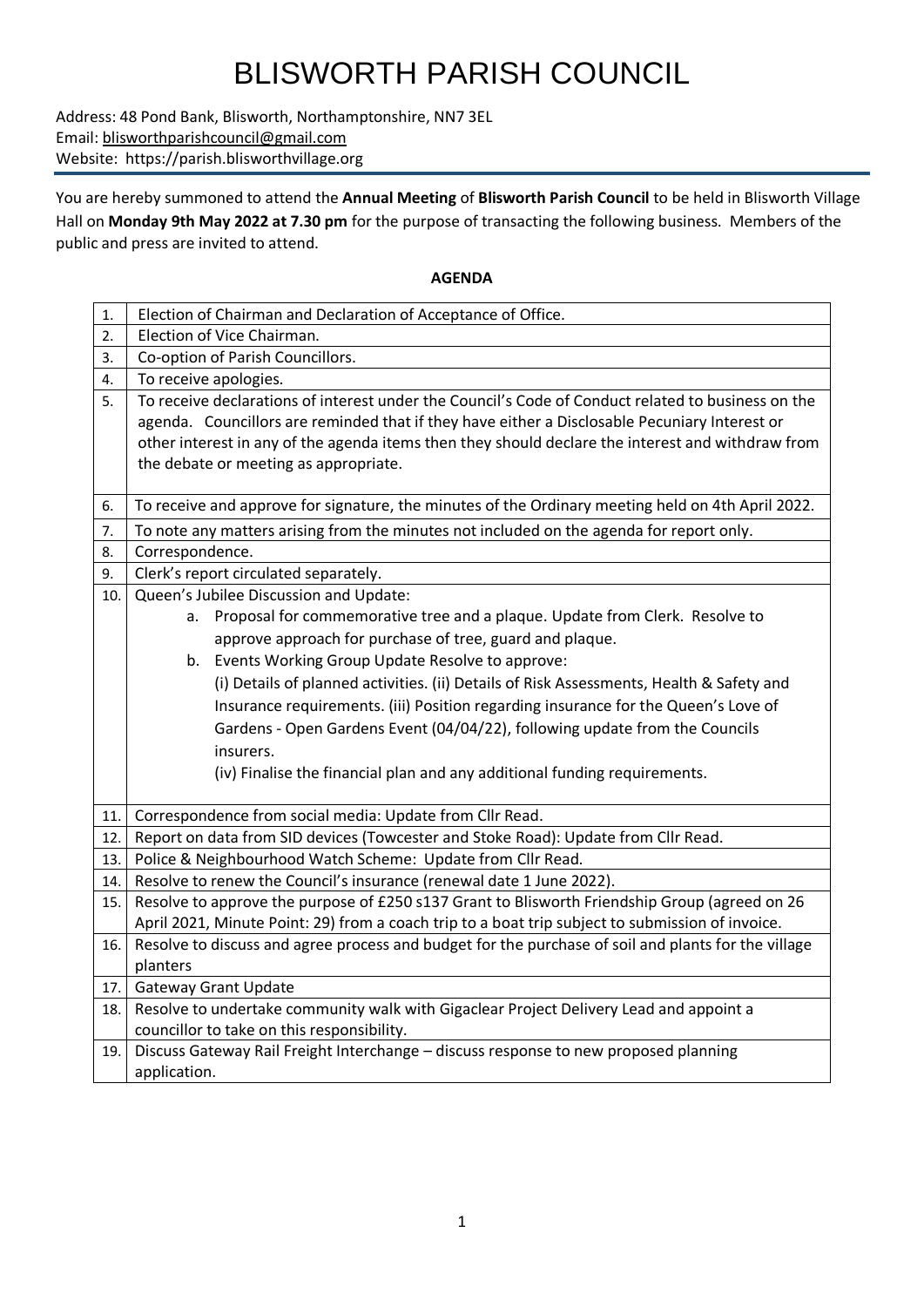## BLISWORTH PARISH COUNCIL

| 20. | Finance & Administration                                                                                              |  |  |  |
|-----|-----------------------------------------------------------------------------------------------------------------------|--|--|--|
|     | <b>Banking Issues:</b><br>а.                                                                                          |  |  |  |
|     | Banking Mandate. Update from Clerk.<br>İ.                                                                             |  |  |  |
|     | Bank reconciliation to 31/03/2022 to close end of year accounts for<br>ii.                                            |  |  |  |
|     | 2021/2022, circulated separately prior to meeting.                                                                    |  |  |  |
|     | Resolve to transfer £10,000.00 to Business Reserve Account.<br>iii.                                                   |  |  |  |
|     | iv. Resolve to contact NatWest and cancel uncashed cheques from 2021/2022                                             |  |  |  |
|     | Accounts as per advice from internal auditor (NCALC).                                                                 |  |  |  |
|     | Chq no. 2739 Issued 11/02/19 - £30.00                                                                                 |  |  |  |
|     | Chq no. 3016 Issued 07/06/21 - £0.50 (50p added to Chq No. 2886)                                                      |  |  |  |
|     | Chq no. 2869 Issued 04/10/21 - £17.50                                                                                 |  |  |  |
|     | b. To note receipts and approve the following payments and any others that arrive after<br>publication of the agenda: |  |  |  |

| <b>RECEIPTS</b> |         |               |             |
|-----------------|---------|---------------|-------------|
| Date            | Pavee   | <b>Detail</b> | Amount      |
| 31/03/2022      | NatWest | Interest      | $£0.23*$    |
|                 |         |               | *BR Account |
|                 |         |               |             |

| <b>PAYMENTS</b> |                                   |                                                                                                                |           |                                                   |            |                                                 |
|-----------------|-----------------------------------|----------------------------------------------------------------------------------------------------------------|-----------|---------------------------------------------------|------------|-------------------------------------------------|
| Invoice         | <b>PAYEE</b>                      | <b>PURPOSE</b>                                                                                                 | CHQ/DD    | <b>Total</b><br>Amount<br>Including<br><b>VAT</b> | <b>VAT</b> | <b>Amount</b><br><b>Excluding</b><br><b>VAT</b> |
| 00022157        | Shire Lumsden Ltd                 | 1000 R&A Leaflets                                                                                              | Chq       | 130.00                                            | 0.00       | 130.00                                          |
| 014             | Alan North                        | R&A OCT - Iss 141 April -<br>May 2022                                                                          | Chq       | 62.00                                             | 0.00       | 62.00                                           |
| 7494            | Complete Ground<br>Management Ltd | Tree works at Closed<br>Cemetery                                                                               | Chq       | 1,080.00                                          | 180.00     | 900.00                                          |
| WNFP00015417    | A Billing                         | <b>Temporary Events Notice</b><br>for Queen's Jubilee<br>Celebrations                                          | Chq       | 21.00                                             | 0.00       | 21.00                                           |
|                 | A Billing - Salary                | Clerk's Salary April 2022                                                                                      | Chq       | 733.50                                            | 0.00       | 733.50                                          |
|                 | A Billing - Expenses              | <b>Clerk's Expenses for April</b><br>2022                                                                      | Chq       | 31.15                                             | 0.00       | 31.15                                           |
| 8833289         | <b>Viking Raja Group</b>          | Toner Brother TN-2410 Ink<br>Cartridge PG540/541 PK<br>100 Plastic Wallets                                     | Chq       | 101.70                                            | 16.95      | 84.75                                           |
| 4059            | N&P Garden<br>Services            | <b>Grass Cut inclu Eastfield</b><br>Park w/c 11/4/22 £615.00<br>& w/c 25/4/22 £615.00<br>Plus £5.00 cheque fee | Chq       | 1,482.00                                          | 247.00     | 1,235.00                                        |
| 02/05/2022      |                                   |                                                                                                                |           |                                                   |            |                                                 |
| 3030859419      | <b>IONOS</b>                      | <b>Website Fee</b>                                                                                             | <b>DD</b> | 10.80                                             | 1.80       | 9.00                                            |
| March 2022      | <b>SSE</b>                        | <b>Electricity Supply</b><br>02.03.2022 - 01.04.2023                                                           | <b>DD</b> | 106.36                                            | 5.06       | 101.30                                          |
| 04/05/2022      | Waves                             | <b>Water Supply</b>                                                                                            | <b>DD</b> | 88.00                                             | 0.00       | 88.00                                           |
|                 |                                   |                                                                                                                |           | 3846.51                                           | 450.81     | 3395.70                                         |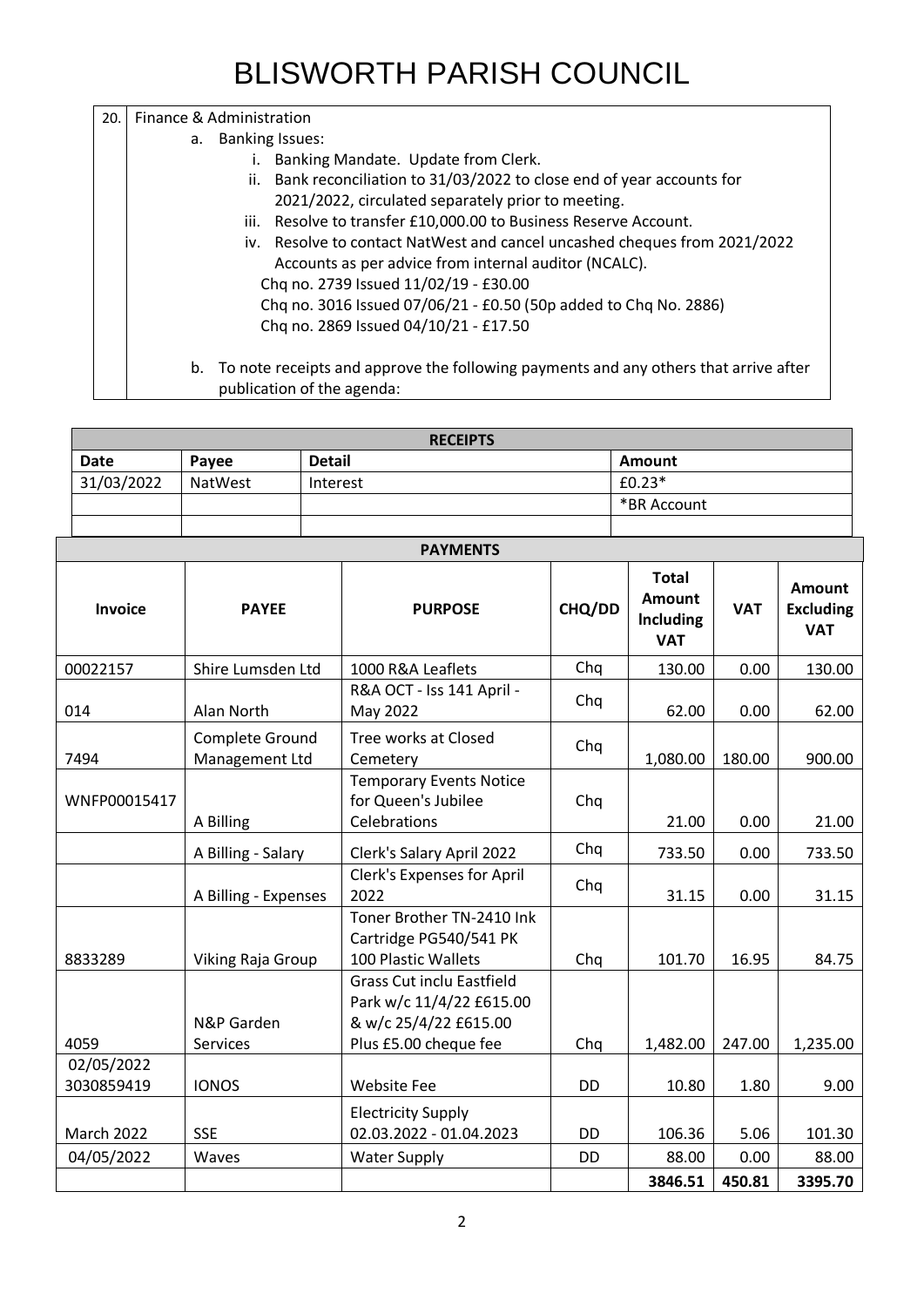## BLISWORTH PARISH COUNCIL

| Resolve to renew the Human Resources Committee Terms of Reference and resolve to reappoint<br>22.<br>committee members.<br>Resolve to reappoint the Police Liaison Representative.<br>23.<br>Resolve to renew the Events Working Group members.<br>24.<br>To resolve to agree membership of NCALC for 2022/23.<br>25.<br>To resolve to appoint Northants CALC DPO Service as the Council's Data Protection Officer<br>To resolve to agree the Calendar of Meetings of the Council for the year 2022/23 as the 1 <sup>st</sup> Monday of<br>each month where possible.<br>To resolve to agree arrangements for dealing with Planning Applications<br>Clerk to check WNC Planning Application website and circulate planning applications<br>as soon as possible. An extension to be obtained if necessary and response from<br>consultation to be made immediately after next meeting.<br>To approve and readopt/adopt the following policies:<br>26. |  |
|------------------------------------------------------------------------------------------------------------------------------------------------------------------------------------------------------------------------------------------------------------------------------------------------------------------------------------------------------------------------------------------------------------------------------------------------------------------------------------------------------------------------------------------------------------------------------------------------------------------------------------------------------------------------------------------------------------------------------------------------------------------------------------------------------------------------------------------------------------------------------------------------------------------------------------------------------|--|
|                                                                                                                                                                                                                                                                                                                                                                                                                                                                                                                                                                                                                                                                                                                                                                                                                                                                                                                                                      |  |
|                                                                                                                                                                                                                                                                                                                                                                                                                                                                                                                                                                                                                                                                                                                                                                                                                                                                                                                                                      |  |
|                                                                                                                                                                                                                                                                                                                                                                                                                                                                                                                                                                                                                                                                                                                                                                                                                                                                                                                                                      |  |
|                                                                                                                                                                                                                                                                                                                                                                                                                                                                                                                                                                                                                                                                                                                                                                                                                                                                                                                                                      |  |
|                                                                                                                                                                                                                                                                                                                                                                                                                                                                                                                                                                                                                                                                                                                                                                                                                                                                                                                                                      |  |
|                                                                                                                                                                                                                                                                                                                                                                                                                                                                                                                                                                                                                                                                                                                                                                                                                                                                                                                                                      |  |
|                                                                                                                                                                                                                                                                                                                                                                                                                                                                                                                                                                                                                                                                                                                                                                                                                                                                                                                                                      |  |
|                                                                                                                                                                                                                                                                                                                                                                                                                                                                                                                                                                                                                                                                                                                                                                                                                                                                                                                                                      |  |
|                                                                                                                                                                                                                                                                                                                                                                                                                                                                                                                                                                                                                                                                                                                                                                                                                                                                                                                                                      |  |
|                                                                                                                                                                                                                                                                                                                                                                                                                                                                                                                                                                                                                                                                                                                                                                                                                                                                                                                                                      |  |
|                                                                                                                                                                                                                                                                                                                                                                                                                                                                                                                                                                                                                                                                                                                                                                                                                                                                                                                                                      |  |
|                                                                                                                                                                                                                                                                                                                                                                                                                                                                                                                                                                                                                                                                                                                                                                                                                                                                                                                                                      |  |
|                                                                                                                                                                                                                                                                                                                                                                                                                                                                                                                                                                                                                                                                                                                                                                                                                                                                                                                                                      |  |
| BPC s137 Grants Policy and Form                                                                                                                                                                                                                                                                                                                                                                                                                                                                                                                                                                                                                                                                                                                                                                                                                                                                                                                      |  |
| BPC Media Request for Information Policy                                                                                                                                                                                                                                                                                                                                                                                                                                                                                                                                                                                                                                                                                                                                                                                                                                                                                                             |  |
| <b>BPC Social Media Policy</b>                                                                                                                                                                                                                                                                                                                                                                                                                                                                                                                                                                                                                                                                                                                                                                                                                                                                                                                       |  |
| <b>BPC Data Breach Policy</b>                                                                                                                                                                                                                                                                                                                                                                                                                                                                                                                                                                                                                                                                                                                                                                                                                                                                                                                        |  |
| <b>BPC Equality and Diversity Policy</b>                                                                                                                                                                                                                                                                                                                                                                                                                                                                                                                                                                                                                                                                                                                                                                                                                                                                                                             |  |
| <b>BPC Records Retention Policy</b>                                                                                                                                                                                                                                                                                                                                                                                                                                                                                                                                                                                                                                                                                                                                                                                                                                                                                                                  |  |
| <b>BPC Subject Access Request Procedure</b>                                                                                                                                                                                                                                                                                                                                                                                                                                                                                                                                                                                                                                                                                                                                                                                                                                                                                                          |  |
| <b>BPC Grievance Policy</b>                                                                                                                                                                                                                                                                                                                                                                                                                                                                                                                                                                                                                                                                                                                                                                                                                                                                                                                          |  |
| Code of Conduct                                                                                                                                                                                                                                                                                                                                                                                                                                                                                                                                                                                                                                                                                                                                                                                                                                                                                                                                      |  |
| GDPR-Councillor-Resignation-Checklist                                                                                                                                                                                                                                                                                                                                                                                                                                                                                                                                                                                                                                                                                                                                                                                                                                                                                                                |  |
|                                                                                                                                                                                                                                                                                                                                                                                                                                                                                                                                                                                                                                                                                                                                                                                                                                                                                                                                                      |  |
| Resolve to agree the purchase of Litter Citizen certificates for Blisworth School as part of the Litter<br>27.                                                                                                                                                                                                                                                                                                                                                                                                                                                                                                                                                                                                                                                                                                                                                                                                                                       |  |
| Group's Litter Campaign (£30.00 for 200 certificates).                                                                                                                                                                                                                                                                                                                                                                                                                                                                                                                                                                                                                                                                                                                                                                                                                                                                                               |  |